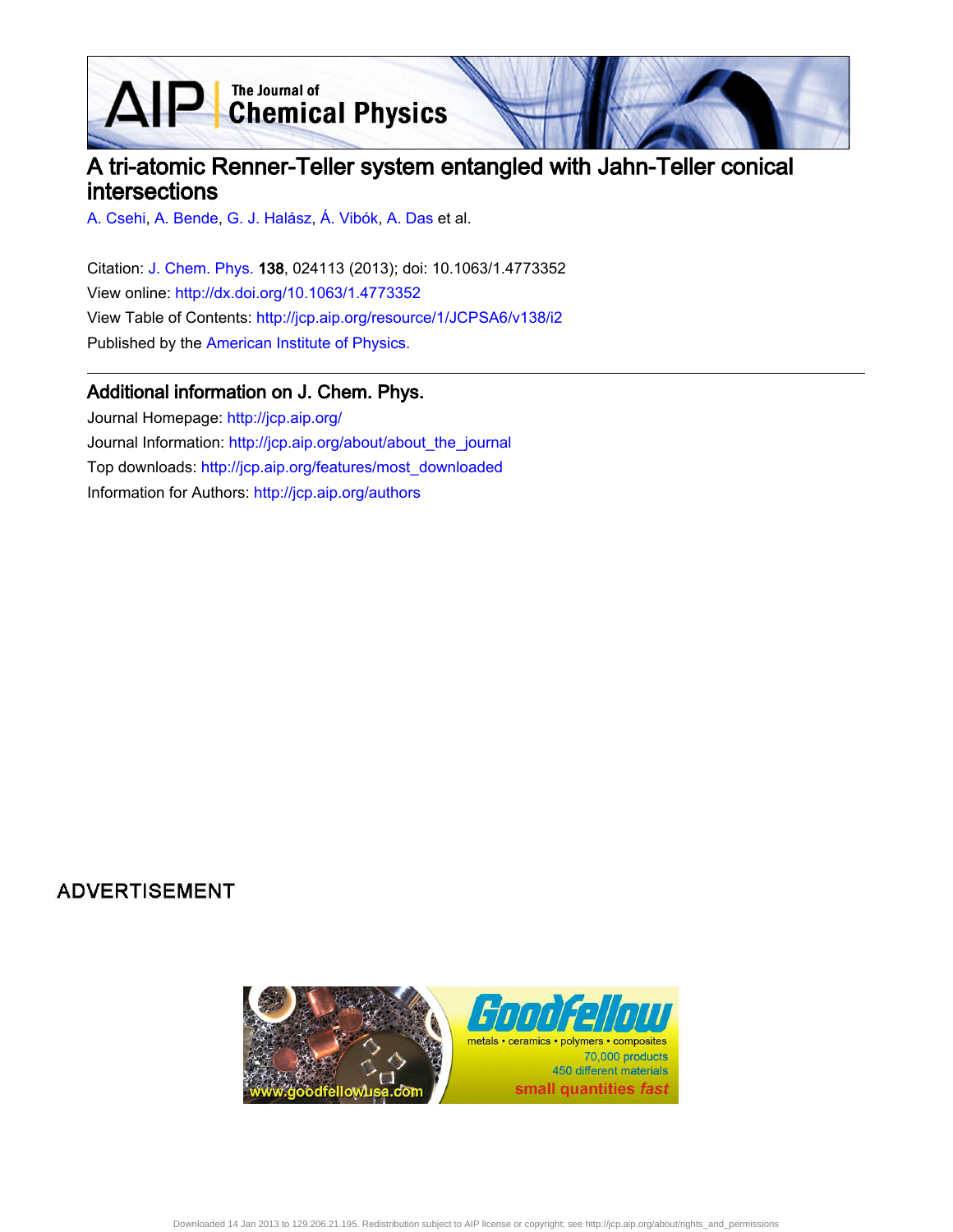

## **[A tri-atomic Renner-Teller system entangled with Jahn-Teller](http://dx.doi.org/10.1063/1.4773352) [conical intersections](http://dx.doi.org/10.1063/1.4773352)**

A. Csehi,<sup>1</sup> A. Bende,<sup>2</sup> G. J. Halász,<sup>1</sup> Á. Vibók,<sup>3</sup> A. Das,<sup>4</sup> D. Mukhopadhyay,<sup>4</sup> and M. Baer<sup>5[,a\)](#page-1-0)</sup>

<sup>1</sup>*Department of Information Technology, University of Debrecen, H-4010 Debrecen, P.O. Box 12, Hungary* <sup>2</sup>*Molecular and Biomolecular Physics Department, National Institute for Research and Development of Isotopic and Molecular Technologies, Cluj-Napoca, Romania*

<sup>3</sup>*Department of Theoretical Physics, University of Debrecen, H-4010 Debrecen, P.O. Box 5, Hungary* <sup>4</sup>*Department of Chemistry, University of Calcutta, Kolkata 700 009, India*

<sup>5</sup>*The Fritz Haber Research Center for Molecular Dynamics, The Hebrew University of Jerusalem, Jerusalem 91904, Israel*

(Received 8 September 2012; accepted 11 December 2012; published online 14 January 2013)

The present study concentrates on a situation where a Renner-Teller (RT) system is entangled with Jahn-Teller (JT) conical intersections. Studies of this type were performed in the past for contours that surround the RT seam located along the collinear axis [see, for instance, G. J. Halász, Á. Vibók, R. Baer, and M. Baer, J. Chem. Phys. **125**, 094102 (2006)]. The present study is characterized by planar contours that intersect the collinear axis, thus, forming a unique type of RT-non-adiabatic coupling terms (NACT) expressed in terms of Dirac-*δ* functions. Consequently, to calculate the required adiabatic-to-diabatic (mixing) angles, a new approach is developed. During this study we revealed the existence of a novel molecular parameter, *η*, which yields the coupling between the RT and the the existence of a novel molecular parameter, *η*, which yields the coupling between the K1 and the JT NACTs. This parameter was found to be a pure number  $\eta = 2\sqrt{2}/\pi$  (and therefore independent of any particular molecular system) and is designated as Renner-Jahn coupling parameter. The present study also reveals an unexpected result of the following kind: It is well known that each (complete) group of states, responsible for either the JT-effect or the RT-effect, forms a Hilbert space of its own. However, the entanglement between these two effects forms a third effect, namely, the RT/JT effect and the states that take part in it form a different Hilbert space. *© 2013 American Institute of Physics*. [\[http://dx.doi.org/10.1063/1.4773352\]](http://dx.doi.org/10.1063/1.4773352)

## **I. INTRODUCTION**

This article is one additional link in a series of articles<sup>1-[4](#page-10-1)</sup> devoted to the problem of revealing rigorous, efficient, and accurate methods to construct diabatic potential energy surfaces (PES) for multi-state, poly-atomic molecular systems. In the past, most of such articles were devoted to the calculation of diabatic PESs for limited regions in configuration space (CS), mainly, planar contours<sup>[5](#page-10-2)[–12](#page-10-3)</sup> (see also a list of studies in Ref. [4\)](#page-10-1). Extending the available approaches to the required chemical volume, so that studies of chemical processes can be facilitated, was and still a formidable task. The main difficulty is associated with the single-valuedness of these diabatic PESs, which is difficult to guarantee even for simple CSs such as planes once they extend to large sizes. The severity of this issue increases significantly if one is interested in studying chemical exchange processes that require two or more arrangement channels.

Recently, while studying the HHF system, we managed to overcome, partially, this difficulty by introducing an approximate approach that fulfills two basic requirements: (a) It yields single-valued diabatic potentials for an arbitrary large plane; (b) it is rigorous in the sense that it originates from the Born-Oppenheimer (BO) treatment.<sup>[13,](#page-10-4) [14](#page-10-5)</sup> This approximation is based on complementary contours and by activating it we calculated planar PESs for the HHF system for a (R, *θ*) grid (see Fig. [1\)](#page-2-0) covering the range  $2.8 < R < 10$  a.u. and  $-\pi/2 < \theta < +\pi/2$ , respectively.<sup>4</sup> The planes under consideration are formed by the three atoms (a fluorine and two hydrogens in our case) and are parameterized via values of r, the inter-atomic distance of H<sub>2</sub>. The  $(R, \theta)$  grid points describe the polar coordinates of the F-atom with respect to the center-of-mass of the  $H_2$  molecule on that plane.

In the present article, we consider a more advanced approach which is expected to yield diabatic PESs with higher  $accuracy<sup>3</sup>$  $accuracy<sup>3</sup>$  $accuracy<sup>3</sup>$  It is based on three (or more) interacting states and therefore requires treating the adiabatic-to-diabatic transformation (ADT) matrices,  $A(s)$ ,<sup>[5,](#page-10-2) [12](#page-10-3)</sup> rather than the ordinary ADT (mixing) angles,  $\gamma(s)$  (see Eq. (1) in Ref. [4\)](#page-10-1). As is well known, the literature contains numerous studies based on these matrices in connection with various different, tri-atomic, tetra-atomic, and poly-atomic molecular systems.<sup> $6(a)$ , [9,](#page-10-8) [11,](#page-10-9) [15](#page-11-0), 16(a), [17,](#page-11-2) [18](#page-11-3)</sup> These studies are divided into two general categories based on the type of non-adiabatic coupling terms (NACT) included in the study: (a) ADT matrices formed by Jahn-Teller (JT) NACTs;<sup>[6\(a\),](#page-10-7) [9,](#page-10-8) [11,](#page-10-9) [15](#page-11-0)</sup> (b) ADT matrices formed by a mixture of both Renner-Teller (RT) NACTs and JT NACTs.<sup>16(a), [17](#page-11-2)[,18\(b\),](#page-11-4) [18\(c\)](#page-11-5)</sup> This partitioning is somewhat artificial (in particular the existence of "pure" JT NACTs)

<span id="page-1-0"></span>a)Email: [michaelb@fh.huji.ac.il.](mailto: michaelb@fh.huji.ac.il)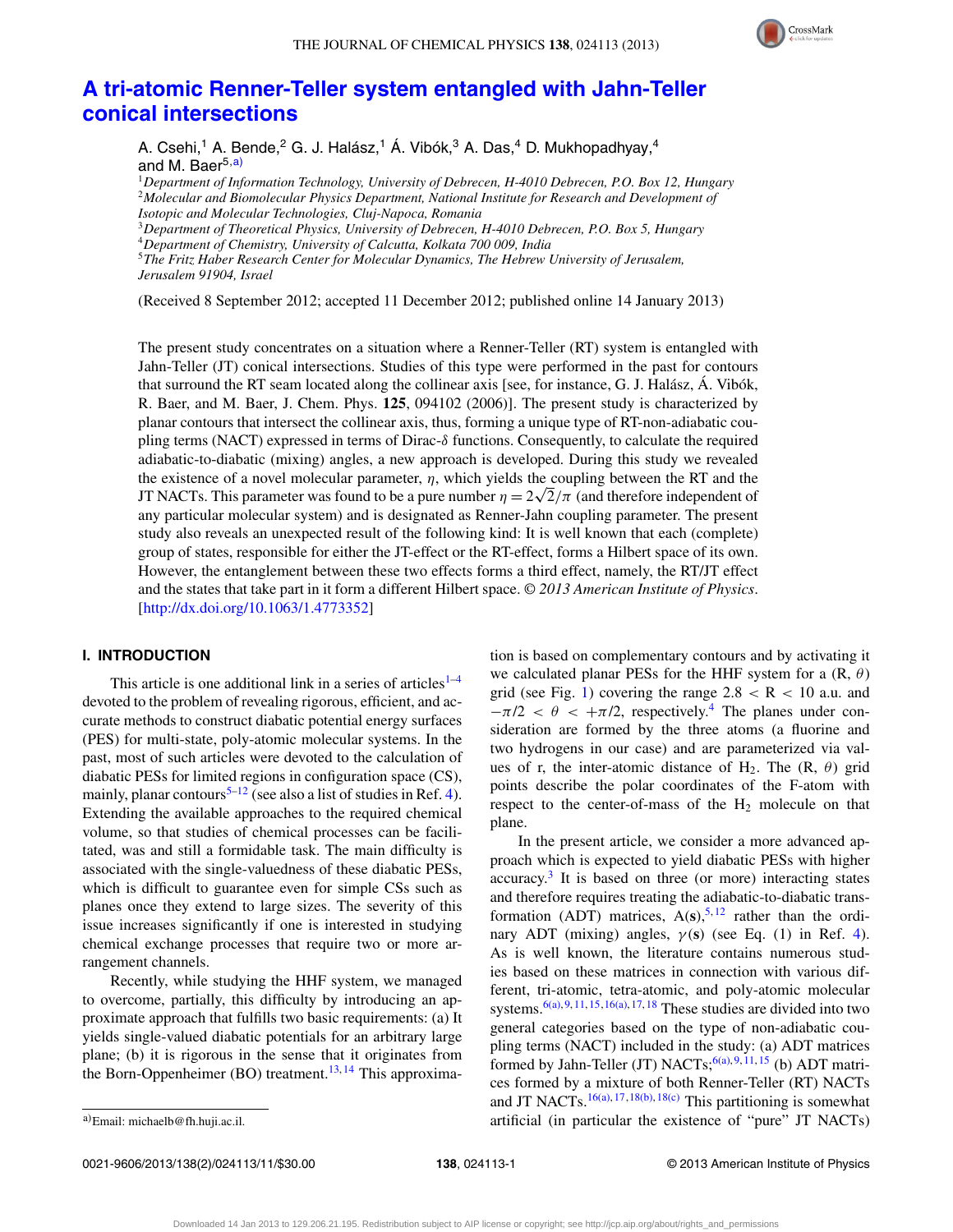<span id="page-2-0"></span>

FIG. 1. A schematic picture of the system of coordinates: (a) Positions of atoms, point of (1,2) *ci* and the center of all circular contours. (b) System of coordinates: (R, $\theta$ |r) vs. ( $\varphi$ ,q|r). In this figure, atoms F, H<sub>1</sub>, and H<sub>2</sub> stand for atoms A, B, and C, respectively, mentioned in the text.

because molecular systems always contain both types of NACTs.

Since our aim is deriving diabatic PESs for the required chemical volume we have to guarantee that the approach to be developed treats the two kinds of NACTs. This was achieved in the just mentioned studies<sup>16(a), [17,](#page-11-2)[18\(b\),](#page-11-4) [18\(c\)](#page-11-5)</sup> in which the ADT matrices are calculated employing line integrals along contours that surround the collinear axis, where the NACTs matrices contain both the RT and the JT NACTs (see also Ref.  $16(b)$ ).

The main shortcoming of this approach is that the ADT matrices are calculated for grids on a series of planes perpendicular to the collinear axis instead for the required grid on the tri-atomic plane. (We remind the reader that dynamical treatments are carried out on tri-atomic planes.) In other words, this approach demands intricate transformations from these numerous grids to the tri-atomic grid—a process that severely complicates the dynamical treatment (may be makes it even, altogether, infeasible). In what follows, we suggest calculating the ADT matrices for the tri-atomic grid directly. Another reason for this choice is that, for each value of the vibrational coordinate r, such a plane contains all JT *ci*s as well as the collinear axis that contains all RT degeneracy points and therefore the corresponding planar grid points are exposed to all the topological effects.

However, there is still one hurdle to overcome. Since all contours are assumed to be in the plane no contour is capable to surround this axis (which is in the plane) and therefore a different way to include the RT effect has to be found. Based on our past experience $19-21$  $19-21$  a trustful way to include the RT effect is to let the contours intersect the degeneracy line and in this way to enable the corresponding NACT matrix elements to pick up the resulting RT effect. The only problem encountered here is that these calculated NACTs are extremely spiky—reminiscent of the Dirac *δ*-function (see, e.g., Fig. 2 in Ref.  $21(a)$ —and therefore their correct shape is frequently missed.

This situation opened up the way for a theoretical/ mathematical study according to which these NACTs are indeed, up to a normalization factor, pure Dirac *δ*-functions.<sup>19,[21\(b\)](#page-11-10)</sup> The theoretical findings of this study are incorporated in the present study (see Eqs. [\(11a\)](#page-5-0) and [\(11b\)\)](#page-5-1).

The article is arranged in the following way: In Sec. [II](#page-2-1) is given the theoretical background which concentrates on the NACT matrices (for the tri-state and the tetra-state cases), on the corresponding extended (privileged) two-state ADT (mixing) angles and finally refers to the derivation of the Renner-Jahn parameter  $\eta$ <sup>[3](#page-10-6)</sup>, in Sec. [III](#page-7-0) are presented the calculations and in Sec. [IV](#page-8-0) is given the discussion and summary of the results. We also mention Appendix [A](#page-10-10) which briefly discusses the connection between the original Renner theory and the present RT NACT.

## <span id="page-2-4"></span><span id="page-2-1"></span>**II. THEORETICAL BACKGROUND**

#### **A. Introductory remarks**

Our approach is based on solving the following multidimensional first order differential equation: $5,12$  $5,12$ 

<span id="page-2-2"></span>
$$
\nabla A(\mathbf{s}) + \tau(\mathbf{s})A(\mathbf{s}) = 0, \tag{1}
$$

where  $A(s)$ , as previously mentioned, is the ADT matrix,  $\tau(s)$ is an anti-symmetric matrix that contains the above mentioned vectorial NACTs and **s** is a variable that presents the collection of internal nuclear coordinates. The matrix  $\tau(s)$ , which frequently contains singular elements, appears (together with the adiabatic, diagonal PES, **u**(**s**)) in the nuclear Schrödinger equation (SE) following the BO treatment.<sup>[13,](#page-10-4) [14](#page-10-5)</sup> One way to avoid these singularities is to eliminate the  $\tau(s)$ -matrix and form a modified SE free of all singularities but governed by **V**(**s**), a full potential matrix, which replaces the original, diagonal matrix, **u**(**s**). The two potential matrices are related via the following transformation: $5,12$  $5,12$ 

<span id="page-2-3"></span>
$$
\mathbf{V}(\mathbf{s}) = \mathbf{A}(\mathbf{s})^{\dagger} \mathbf{u}(\mathbf{s}) \mathbf{A}(\mathbf{s}),\tag{2}
$$

where  $\mathbf{A}(\mathbf{s})^{\dagger}$  is the complex conjugate matrix of  $\mathbf{A}(\mathbf{s})$ . The matrix **V**(**s**) is known as the diabatic PES—its diagonal elements are the corresponding diabatic potentials and its off diagonal elements form the diabatic coupling terms (reminiscing of the NACTs).

The common way to solve Eq.  $(1)$  is to assume contours,  $\Gamma$ , and to integrate it along such contours. Since  $V(s)$  has to be presented at a given grid of points we must guarantee that the chosen contours (along which **A**(**s**) and **V**(**s**), are calculated) cover efficiently the full corresponding CS. While doing that we face again the troublesome singularities of the matrix  $\tau(s)$ which are also known as points of conical intersections (*ci*). These *ci*s may cause the diabatic potential **V**(s) to be multivalued (namely, non-single-valued) and therefore, essentially, of no physical use. To overcome this difficulty, the **A**-matrix (which, according to Eq.  $(2)$ , is responsible for the singlevaluedness of  $V(s)$ ) has to be calculated employing numerous (usually 3-4) states so that upon completion of any closed contour in that CS it ends up as a diagonal matrix. $^{22}$ 

A different way to treat these matrices is as follows: Since **A**(s) is an orthogonal matrix it can be presented in terms of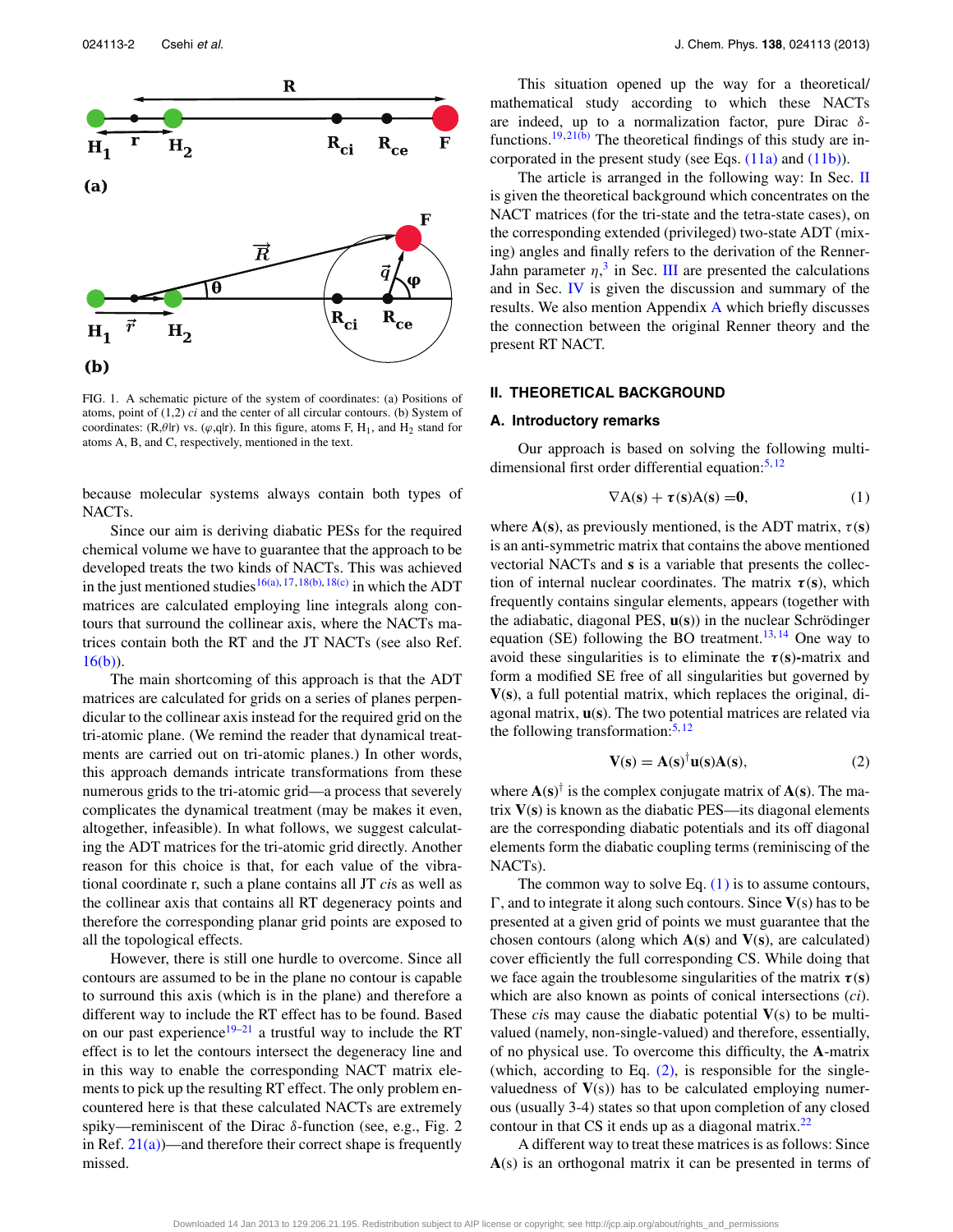<span id="page-3-0"></span>(a) Tri-state system



## (b) Tetra-state system



FIG. 2. Schematic figures describing the two RT/JT models: (a) the tri-state RT/JT model; (b) the tetra-state RT/JT model.

Euler kind of angles<sup>18, [23](#page-11-12)</sup> and consequently its diagonality is guaranteed if and only if these angles, at the end of a closed contour, become integer multiples of  $\pi$ .<sup>[18\(a\),](#page-11-13) [23\(b\)](#page-11-14)</sup>

So far we referred to CSs in general but the above mentioned planar CSs are the ones to be considered for our purposes. (These planar CSs are, at a later stage, extended to form the full required chemical CS.) We remind the reader that in these planes the JT *ci*s appear as isolated points and the RT degeneracy is located along the collinear tri-atomic axis which, obviously, is contained in the same plane (see Fig. [1\)](#page-2-0).

## <span id="page-3-4"></span>**B. Molecular states and the NACT matrix**

Returning now to the last paragraph of the Introduction our aim is to construct NACT-matrices, *τ* (**s**), which contain the two types of NACTs: the JT NACTs and the RT NACTs. This will be done for two molecular situations: (i) A system of three states, two A'-state and one A"-state (see Fig.  $2(a)$ ); (ii) a system of four states, three A' and one A'' (see Fig.  $2(b)$ ).

## <span id="page-3-1"></span>**1. Tri-state NACT-matrix**

Here, the coupling between  $1A'$  and  $2A'$  is of the JT-type and designated as  $\tau_{12}$  and the coupling between 1A' and 1A" is of the RT-type and designated as  $\tau_{11''}$  (see Fig. [2\(a\)\)](#page-3-0). We remind the reader that the two states  $1A'$  and  $1A''$  form a RT degeneracy line along the collinear HHF axis.

The NACT-matrix takes the form

$$
\boldsymbol{\tau}(\mathbf{s}) = \begin{pmatrix} 0 & \tau_{11''} & \tau_{12} \\ -\tau_{11''} & 0 & 0 \\ -\tau_{12} & 0 & 0 \end{pmatrix}, \tag{3}
$$

where we assumed that  $\tau_{21}$ <sup> $\equiv$ </sup> $0$ .

However, this form is not well suited for the numerical treatment as will be elaborated next. For reasons of convenience, we prefer to have  $\tau_{12}$  at the (1,2) position of  $\tau(s)$ . To achieve this arrangement, we permute between the last two rows and then between the last two columns so that  $\tau(s)$  becomes

<span id="page-3-2"></span>
$$
\boldsymbol{\tau}(\mathbf{s}) = \begin{pmatrix} 0 & \tau_{12} & \tau_{11''} \\ -\tau_{12} & 0 & 0 \\ -\tau_{11''} & 0 & 0 \end{pmatrix} \tag{3'}
$$

which is the NACT-matrix of the desired form. It is important to mention that the solution of Eq.  $(1)$  is not affected by these permutations.

### **2. Tetra-state NACT matrix**

Here, the NACTs between 1A' and 2A', between 1A' and  $3A'$  and between  $2A'$  and  $3A'$  are of a JT-type, designated as  $\tau_{12}$ ,  $\tau_{13}$ , and  $\tau_{23}$ , respectively, and the coupling between 1A' and  $1A''$  is, like before, of the RT-type and designated as  $\tau_{11''}$ (see Fig.  $2(b)$ ).

The NACT-matrix takes form

$$
\boldsymbol{\tau}(\mathbf{s}) = \begin{pmatrix} 0 & \tau_{11''} & \tau_{12} & \tau_{13} \\ -\tau_{11''} & 0 & 0 & 0 \\ -\tau_{12} & 0 & 0 & \tau_{23} \\ -\tau_{13} & 0 & -\tau_{23} & 0 \end{pmatrix}.
$$
 (4)

As in the previous case, this matrix is not well suited for our numerical treatment. Again for reason of convenience we prefer to have the six JT-NACTs to be concentrated in the upper 3  $\times$  3 diagonal corner of the 4  $\times$  4 matrix and the two RT-NACTs to be at the peripheral positions. To achieve this, we permute between the second and the third rows and then between the second and the third columns, so that  $\tau(s)$  becomes

$$
\boldsymbol{\tau}(\mathbf{s}) = \begin{pmatrix} 0 & \tau_{12} & \tau_{11''} & \tau_{13} \\ -\tau_{12} & 0 & 0 & \tau_{23} \\ -\tau_{11''} & 0 & 0 & 0 \\ -\tau_{13} & -\tau_{23} & 0 & 0 \end{pmatrix} . \tag{4'}
$$

Next, we permute between the two last rows and then between the two last columns so that  $\tau(s)$  becomes

<span id="page-3-3"></span>
$$
\boldsymbol{\tau}(\mathbf{s}) = \begin{pmatrix} 0 & \tau_{12} & \tau_{13} & \tau_{11''} \\ -\tau_{12} & 0 & \tau_{23} & 0 \\ -\tau_{13} & -\tau_{23} & 0 & 0 \\ -\tau_{11''} & 0 & 0 & 0 \end{pmatrix}
$$
(4'')

which is the NACT**-**matrix of the required form.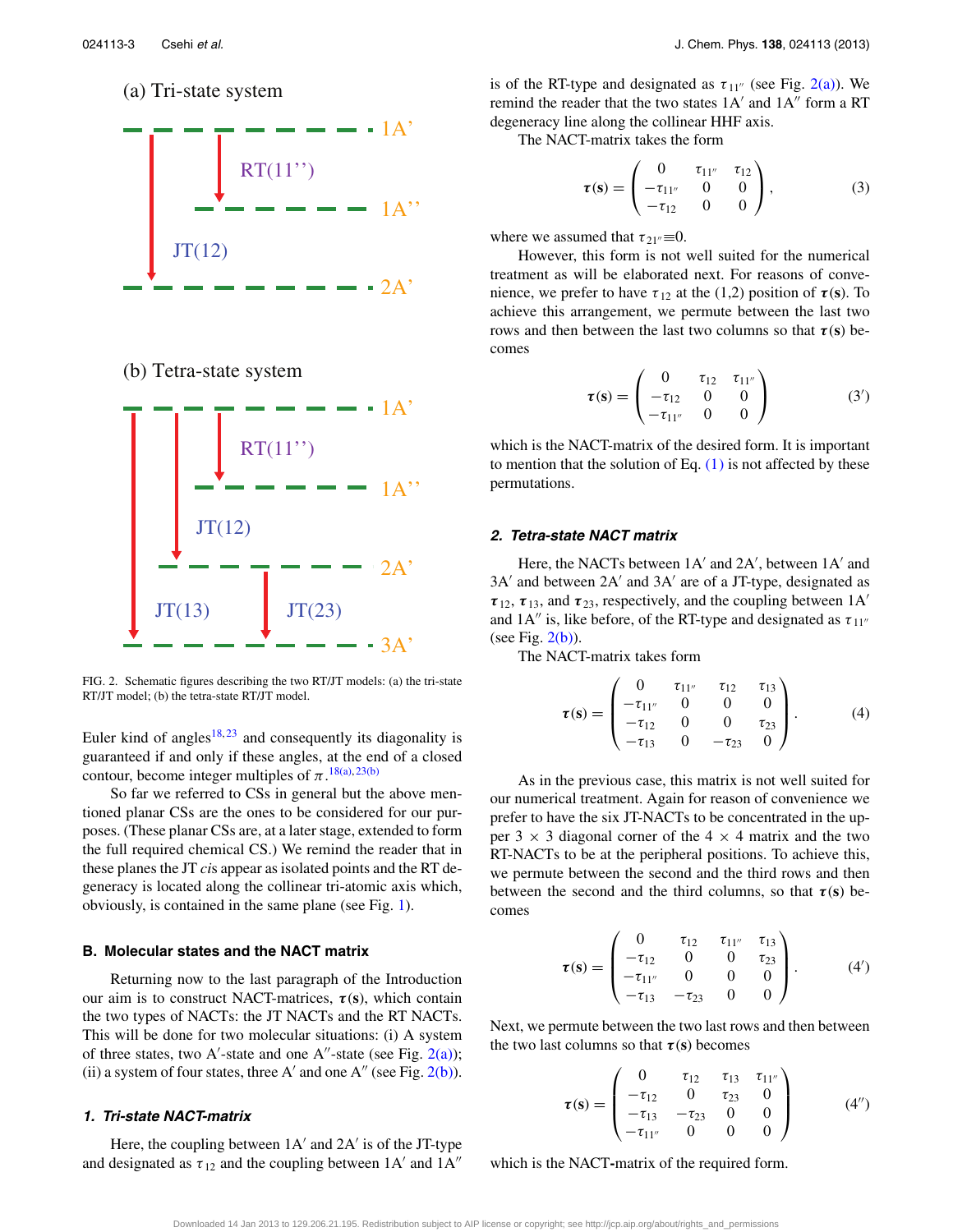### **C. ADT matrices and privileged angles**

## **1. Two-state case and the ADT angle**

In the early days, we used to solve Eq.  $(1)$  by treating the full **A**-matrix as it stands without paying much attention to its internal structure. The only exceptional case is the two-state case where the **A**-matrix which can be expressed in terms of one angle  $\gamma$  (s) (to be termed as the ADT or mixing angle) and this leads to the following simple line integral: $12$ 

$$
\gamma_{12}(s|\Gamma) = \int_{s_0}^{s} ds' \cdot \tau_{12}(s'|\Gamma). \tag{5}
$$

Here,  $\tau_{12}$  was introduced earlier,  $\Gamma$  designates the contour along which is carried out the integration and the dot presents the scalar product. Since we intend to consider circular contours only the integration can be simplified to become over an angle, *ϕ*

<span id="page-4-5"></span>
$$
\gamma_{12}(\varphi, q) = \int_0^{\varphi} \tau_{\varphi 12}(\varphi', q) d\varphi', \qquad (6)
$$

where  $(\varphi, q)$  are polar coordinates: q is the radius,  $\varphi$  is the angle associated with the (nuclear) rotation. Consequently, the corresponding angular component of  $\tau_{12}$  is, as usual, presented in the form:  $(1/q) \tau_{\varphi 12}(\varphi, q)$ , where

<span id="page-4-6"></span>
$$
\tau_{\varphi 12}(\varphi, q) = \left\langle \zeta_1(\mathbf{s}_e | \varphi, q) \left| \frac{\partial}{\partial \varphi} \zeta_2(\mathbf{s}_e | \varphi, q) \right. \right\rangle. \tag{7}
$$

Here  $\zeta_i(\varphi|q)$ ; j = 1, 2 are the corresponding eigenfunctions related to the two lower states (in our case the states  $1<sup>2</sup>A'$  and  $2<sup>2</sup>A'$ ). In addition to the ADT angle, we are also interested in the angle  $\alpha_{12}(q)$ —the-end-of-the-contour phase—defined as

<span id="page-4-0"></span>
$$
\alpha_{12}(q) = \int_0^{2\pi} \tau_{\varphi 12}(\varphi', q) d\varphi'
$$
 (8)

and is known as the topological/geometrical phase.

*Comment*: About two decades ago it was suggested $^{24}$  to identify the topological phase with the Berry phase for a twostate system. $25$  This connection was found to be valid for all reported numerical studies of molecular systems with two quasi-isolated states[.4,](#page-10-1) [15–](#page-11-0)[17,](#page-11-2)[21\(a\),](#page-11-9) [26–](#page-11-17)[28](#page-11-18)

In case the two-state system forms a Hilbert subspace the topological phase becomes an integer multiple of  $\pi$  (or zero). In the Introduction, we already mentioned that the necessary and sufficient condition that the diabatic potentials, formed by Eq. [\(2\),](#page-2-3) are of physical value in a given region in CS is that the topological phase (see Eq.  $(8)$ ) is equal to  $n\pi$  (where n is an integer) for any closed contour in that region. In case the two-state topological phase is not equal to  $n\pi$  in the considered region, we are forced to include three states or sometimes more to guarantee that the relevant topological phase(s) is(are) integer multiples of  $\pi$ . This will be done next.

### **2. Tri-state privileged angle**

As already mentioned in the Introduction, we take advantage of the fact that  $A(\varphi, q)$  is a 3  $\times$  3 orthogonal matrix and therefore its nine elements can be presented in terms of the three quasi-Euler angles.<sup>18,[23](#page-11-12)</sup> This idea was already elaborated, applied, and analyzed in a series of articles<sup>[3,](#page-10-6) [7,](#page-10-11) [9,](#page-10-8) [11,](#page-10-9) [18,](#page-11-3) [29,](#page-11-19) [30](#page-11-20)</sup> and, therefore, is only briefly discussed here.

As in case of the ordinary Euler matrix, the orthogonal **A**-matrix is presented as a product of three rotation matrices  $Q_{ii}(\gamma_{ii})$  ( $i < j = 2, 3$ ) where the product  $A = Q_{k1}Q_{mn}Q_{pa}$  can be written in any order. Substituting this product in Eq. [\(1\)](#page-2-2) yields three coupled first-order differential equations for the three corresponding quasi-Euler angles,  $\gamma_{ii}$ . The final set of equations as well as their solution depends on the order of the  $Q$ -matrices.<sup>[18\(a\)](#page-11-13)</sup>

In an analysis carried out several years ago,  $18(b)$ ,  $18(c)$ ,  $29$  we attributed physical meaning only to one of the three ADT angles,  $\gamma_{ij}$ , privileged with an equation that contains the corresponding NACT,  $\tau_{ii}$ , as a free isolated term (there is one equation like that in every group of three coupled equations). In what follows, we assume  $\gamma_{12}$  to be such an angle and consider for this purpose the product:  $\mathbf{A} = \mathbf{Q}_{12}(\gamma_{12})\mathbf{Q}_{13}(\gamma_{13})\mathbf{Q}_{23}(\gamma_{23}).$ Substituting this product in Eq. [\(1\)](#page-2-2) yields three first order equations, of which two equations (for  $\gamma_{12}$  and  $\gamma_{13}$ ) form a closed subgroup of two coupled equations<sup>3</sup>

<span id="page-4-1"></span>
$$
\frac{\partial}{\partial \varphi} \gamma_{12} = -\tau_{12} - \tan \gamma_{13} (\tau_{23} \cos \gamma_{12} + \tau_{13} \sin \gamma_{12}), \qquad (9a)
$$

<span id="page-4-2"></span>
$$
\frac{\partial}{\partial \varphi} \gamma_{13} = \tau_{23} \sin \gamma_{12} - \tau_{13} \cos \gamma_{12}.
$$
 (9b)

These two equations are solved with the aim of calculating the privileged ADT angle  $\gamma_{12}(\varphi, q)$ . The introduction of the privileged angle enables the extension of the earlier defined two-state topological phase,  $\alpha_{12}$ , to three-state systems. A straightforward choice is the end-of-the-contour value of the angle  $\gamma_{12}$ . Thus,  $\alpha_{12}(q) = \gamma_{12}(\varphi = 2\pi, q)$ .

#### **3. Tetra-state privileged angle**

To treat the four-state case, we need to express the  $4 \times 4$  **A**-matrix in terms of six quasi-Euler angles which implies—similar to the tri-state case—that **A** has to be presented as a product of six rotational matrices:  $\mathbf{Q}_{ii}(\gamma_{ii})$  (i < j  $= 2, 3, 4$ .  $18(c), 30$  $18(c), 30$  $18(c), 30$  In this context we refer, again, to the corresponding privileged angle,  $\gamma_{12}$  and employ for this purpose the corresponding product of elementary rotational matrices<sup>[18\(c\)](#page-11-5)</sup>

<span id="page-4-3"></span>
$$
A = Q_{12}Q_{13}Q_{14}Q_{23}Q_{24}Q_{34} \Rightarrow Q_{ij} = Q_{ij}(\gamma_{ij}).
$$

Substituting this product in Eq.  $(1)$  yields a group of six first-order differential equations (see Eq. (20) in Ref. [18\(](#page-11-3)c)), of which the first three equations (for the angles  $\gamma_{12}$ ,  $\gamma_{13}$ , and  $\gamma_{14}$ ) form a closed subgroup of coupled equations

$$
\nabla \gamma_{12} = -\tau_{12} - \tan \gamma_{13} (\tau_{13} \sin \gamma_{12} + \tau_{23} \cos \gamma_{12})
$$
  
- 
$$
\tan \gamma_{14} \sec \gamma_{13} (\tau_{14} \sin \gamma_{12} + \tau_{24} \cos \gamma_{12}), \quad (10a)
$$

$$
\nabla \gamma_{13} = \tan \gamma_{14} \sin \gamma_{13} (\tau_{24} \sin \gamma_{12} - \tau_{14} \cos \gamma_{12}) \n+ \tau_{23} \sin \gamma_{12} - \tau_{13} \cos \gamma_{12} - \tau_{34} \tan \gamma_{14} \cos \gamma_{13}, \quad (10b)
$$

<span id="page-4-4"></span> $\nabla \gamma_{14} = -\tau_{14} \cos \gamma_{12} \cos \gamma_{13} + \tau_{24} \sin \gamma_{12} \cos \gamma_{13} + \tau_{34} \sin \gamma_{13}$ . (10c)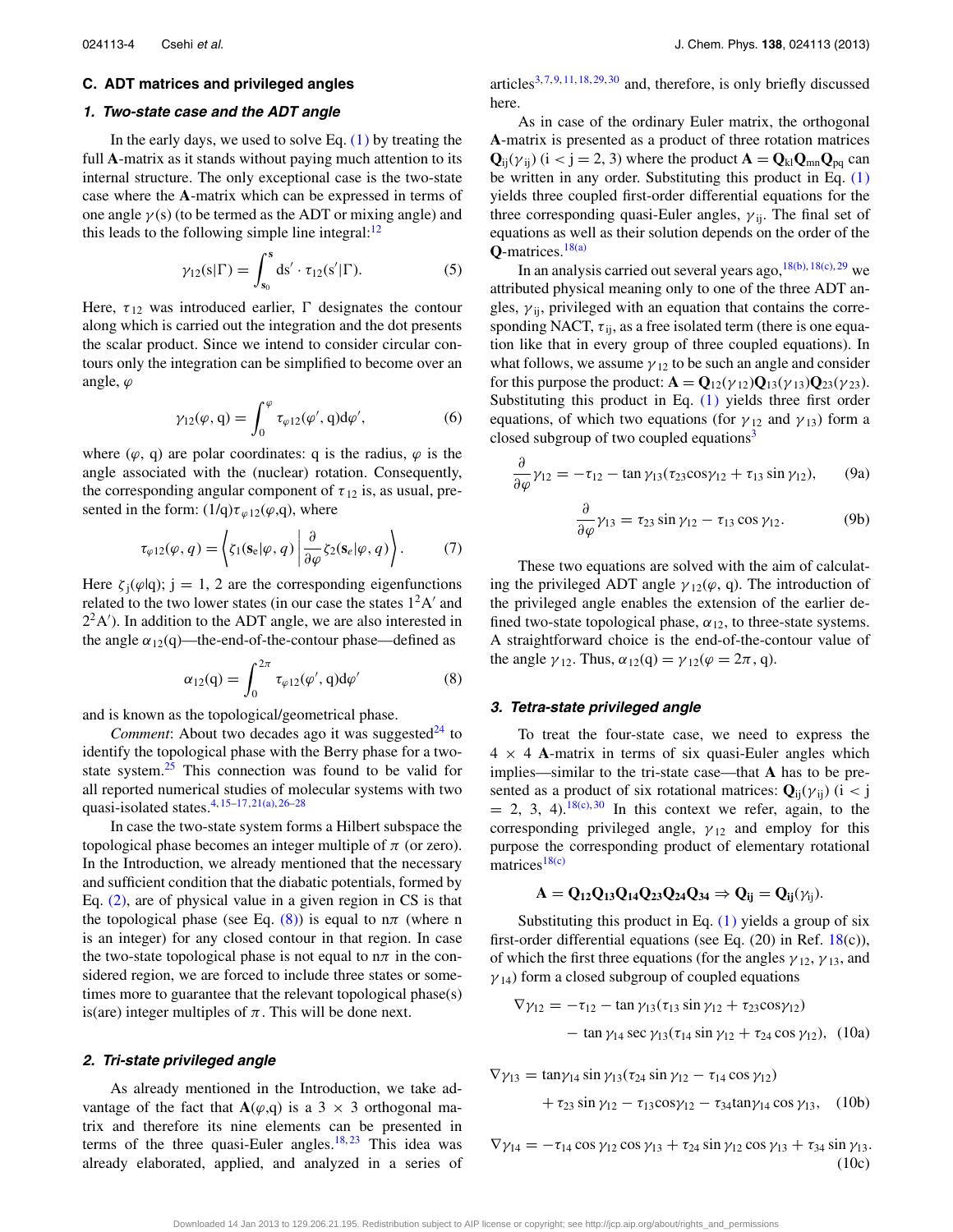These three equations are solved with aim of calculating,  $\gamma_{12}(\varphi, q)$ , the privileged ADT angle and  $\alpha_{12}(q)$ , the corresponding topological phase, which, as before, is defined as the end-of-the-contour value of the angle  $\gamma_{12}$ , namely,  $\alpha_{12}(q)$  $= \gamma_{12}(\varphi = 2\pi, q).$ 

#### <span id="page-5-7"></span>**D. The inclusion of the Renner-Teller effect**

## **1. Presentation of the intra-planar RT NACT**

Whereas the calculations of two-state JT-NACTs along circular contours,  $\Gamma$ , in the tri-atomic plane is well known we, mainly, concentrate on the RT-NACT,  $\tau_{11}$ , along the same contour (see Sec. II  $\overline{B}$  1). As already mentioned earlier, we concentrate on circles that have their centers on the collinear axis. Since the collinear axis is an infinite long interval −∞ *<* R *<* +∞ each such circle intersects this line at two points, i.e., at  $\varphi = 0$  and at  $\varphi = \pi$  (see Fig. [1\(b\)\)](#page-2-0). It is well known that at each such intersection point, along a short interval perpendicular to the collinear axis, is formed a spiky non-zero NACT (in this case an angular NACT) with features reminiscent of a Dirac δ-function.<sup>21(b), [31](#page-11-21)</sup> Thus, our first tendency is to assume that the angular RT-NACTs in the planar CS take the form $3$ 

<span id="page-5-0"></span>
$$
\boldsymbol{\tau}_{11''}(\varphi|q,\Gamma) = \frac{\pi}{2}\delta(\varphi - \vartheta)
$$
 (11a)

for any circle  $\Gamma$  with a radius q (here  $\vartheta$  designates the intersection points and is either zero or  $\pi$ —see Fig. [1\(b\)\)](#page-2-0). Equation  $(11a)$  has to be applied with some care because as it stands it yields, for any circle, a quantized topological phase  $(=\pi)$  to be expected for an undisturbed RT effect along  $\Gamma$ . However, in Sec. [II A](#page-2-4) we assumed the existence of a JT *ci* on the collinear axis and therefore the RT effect is most likely weakened (or, eventually, intensified) by this *ci*. [32](#page-11-22) Consequently, the pure RT quantization is affected and a way to incorporate this possibility is to extend Eq.  $(11a)$  by adding a normalization factor, *η*, thus,

<span id="page-5-1"></span>
$$
\boldsymbol{\tau}_{11''}(\varphi|q,\Gamma) = \frac{\pi}{2}\eta\delta(\varphi-\vartheta),\tag{11b}
$$

where  $\eta$  (most likely  $\leq$ 1) is a parameter to be determined theoretically. In what follows Eq. [\(11b\)](#page-5-1) is termed as the quasi-Dirac *δ*-function and *η* is termed as the Renner-Jahn coupling parameter (RJCP). More about Eq. [\(11b\)](#page-5-1) is given in Sec. [IV.](#page-8-0)

Although the circular contour intersects the HHF axis at two points, namely, at  $\varphi = 0$ ,  $\pi$  we consider only what happens at  $\varphi = \pi$ . It can be shown that the RT-NACT at  $\varphi = 0$ has no affect on the results.

#### **2. The tri-state JT/RT coupled equations**

In order to derive the corresponding differential equations for the tri-state RT/JT coupled system, we consider the NACT-matrix given in Eq.  $(3')$  $(3')$  and substitute the relevant matrix elements in Eqs.  $(9a)$  and  $(9b)$ . Thus,

$$
\frac{\partial}{\partial \varphi} \gamma_{12}(\varphi) = -\tau_{12}(\varphi) - \tau_{11''}(\varphi) \tan \gamma_{13}(\varphi) \sin \gamma_{12}(\varphi), \quad (12a)
$$

where the integration is done along a circular contour, and therefore the first-order differentiation operator ∇, is replaced by the angular derivative: (*∂*/*∂ϕ*). Parts of Eqs. [\(12\)](#page-5-2) can be integrated analytically taking advantage of Eq. [\(11b\).](#page-5-1) Defining the following Heaviside step function:

$$
\Theta(\varphi - \pi) = \begin{cases} 0; & 0 \le \varphi \le \pi \\ 1; & \pi \le \varphi \le 2\pi \end{cases}, \quad (13)
$$

it can be shown that the solution of Eq.  $(12b)$  is proportional to this step function

$$
\gamma_{13}(\varphi) = \Theta(\varphi - \pi)\gamma_{13}^{(0)}(\varphi), \qquad (14a)
$$

where

<span id="page-5-8"></span><span id="page-5-4"></span>
$$
\gamma_{13}^{(0)}(\varphi) = -\eta \frac{\pi}{2} \cos{\gamma_{12}(\varphi = \pi)} \tag{14b}
$$

and that the solution of Eq.  $(12a)$  is also a step function of a somewhat more involved form

<span id="page-5-5"></span>
$$
\gamma_{12}(\varphi) = -\int_0^{\varphi} d\varphi' \tau_{12}(\varphi') + \Theta(\varphi - \pi)\chi(\varphi = \pi), \quad (15a)
$$

where  $\chi(\varphi = \pi)$  is given in the form

$$
\chi(\varphi = \pi) = -\eta \frac{\pi}{2} \tan \{ \gamma_{13}^{(0)}(\varphi = \pi) \} \sin \{ \gamma_{12}(\varphi = \pi) \}.
$$
\n(16)

Equation [\(16\)](#page-5-4) is characterized by the following features: (i) In case  $|\gamma_{12}(\varphi = \pi)| > \pi/2$  the sign of  $\chi(\varphi = \pi)$  is opposite to the sign of  $\gamma_{12}(\varphi = \pi)$ , e.g., when  $\gamma_{12}(\varphi = \pi) < 0$ , then  $\chi(\varphi = \pi) > 0$ . (ii) In case  $|\gamma_{12}(\varphi = \pi)| < \pi/2$ , the sign of  $\chi(\varphi = \pi)$  is identical to the sign of  $\gamma_{12}(\varphi = \pi)$ , e.g., when *γ* 12( $\varphi = \pi$ ) < 0, then  $\chi(\varphi = \pi)$  < 0.

For the whole approach to be meaningful the upward/downward vertical shifts, as expressed in terms of  $\chi(\varphi = \pi)$ , have to fulfill two conditions (see Appendix [B](#page-10-12) for additional information)

- (1) Since the diabatic potentials have to be single-valued at every point in CS they have to be so also at  $\varphi = \pi$ . Consequently, the value of  $\chi(\varphi = \pi)$  has to guarantee the equality:  $\sin[\gamma_{12}(\varphi = \pi)] = \sin[\gamma_{12}(\varphi = \pi) + \chi]$  and a similar equality (up to a sign) for the cosine function.
- (2) Since the value of  $\gamma_{12}(\varphi)$  at the end of the closed circular contour, namely, at  $\varphi = 2\pi$  has to be  $\gamma_{12}(\varphi = 2\pi)$  $= \pm n\pi$  the vertical shift,  $\chi(\varphi = \pi)$ , has to guarantee the following quantization condition:

<span id="page-5-6"></span>
$$
\alpha(q) = -\int_0^{2\pi} d\varphi' \tau_{12}(\varphi') + \chi(\varphi = \pi) = \pm n\pi, \quad (15b)
$$

where  $\alpha(q)$  is recognized as the relevant topological phase (see Eq.  $(8)$ ).

<span id="page-5-3"></span>In Sec. [II D 4,](#page-6-0) these conditions will be discussed in more detail for the case of infinite small deviations.

#### **3. The tetra-state JT/RT coupled equations**

In what follows are derived the differential equations for the tetra RT/JT coupled system. For this purpose, we consider

<span id="page-5-2"></span>Downloaded 14 Jan 2013 to 129.206.21.195. Redistribution subject to AIP license or copyright; see http://jcp.aip.org/about/rights\_and\_permissions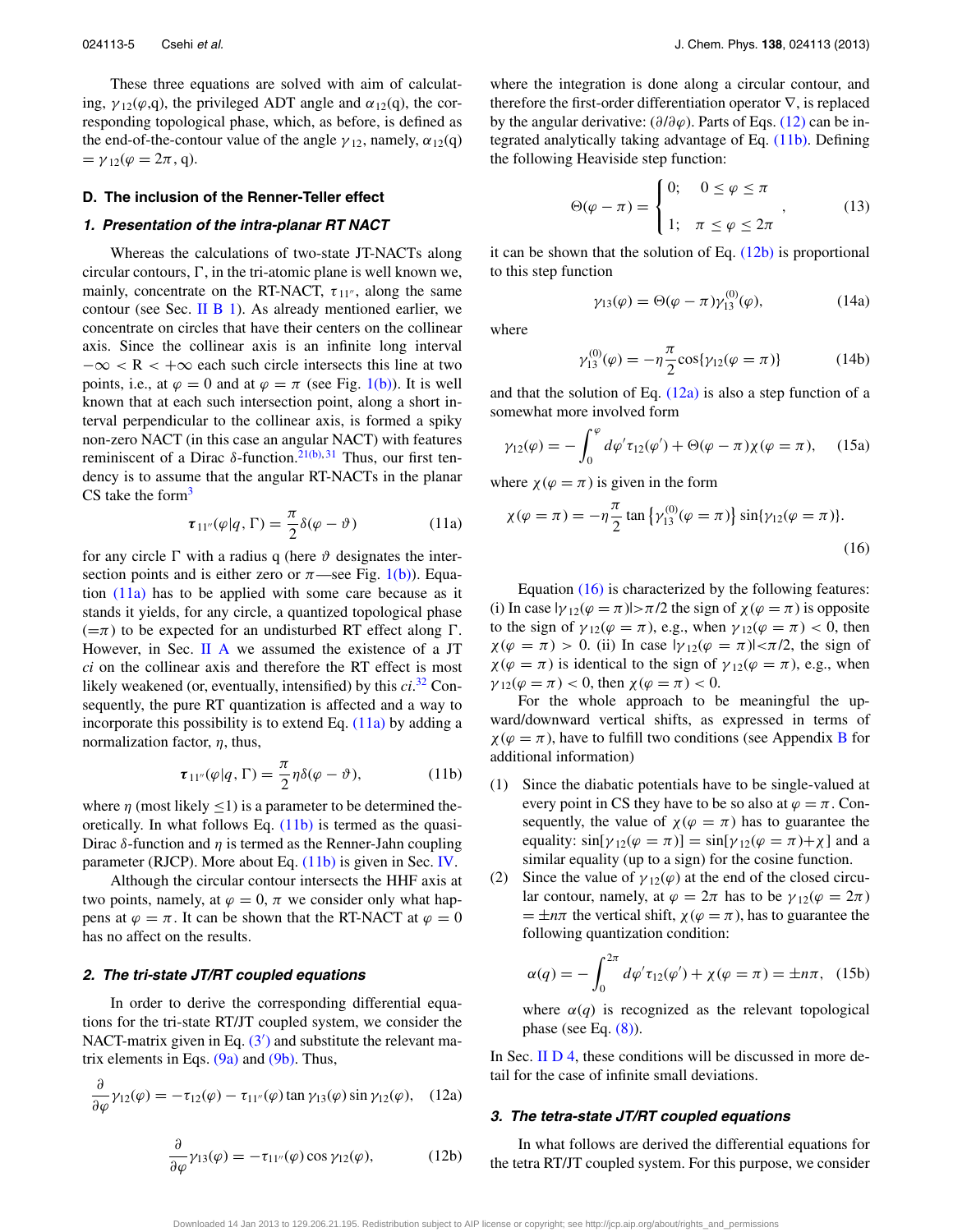the NACT-matrix given in Eq.  $(4'')$  $(4'')$  (thus,  $\tau_{24}$  and  $\tau_{34}$  are identically zero and  $\tau_{14}$  is replaced by  $\tau_{11''}$ ) and substitute the relevant matrix elements in Eqs.  $(10a)$ – $(10c)$ . Thus,

$$
\frac{\partial}{\partial \varphi} \gamma_{12} = -\tau_{12} - \tan \gamma_{13} (\tau_{13} \sin \gamma_{12} + \tau_{23} \cos \gamma_{12}) - \tau_{11''} \tan \gamma_{14} \sec \gamma_{13} \sin \gamma_{12},
$$
 (17a)

$$
\frac{\partial}{\partial \varphi} \gamma_{13} = \tau_{23} \sin \gamma_{12} - \tau_{13} \cos \gamma_{12} - \tau_{11''} \tan \gamma_{14} \sin \gamma_{13} \cos \gamma_{12},
$$
\n(17b)

<span id="page-6-1"></span>
$$
\frac{\partial}{\partial \varphi} \gamma_{14} = -\tau_{11''} \cos \gamma_{12} \cos \gamma_{13}.
$$
 (17c)

Next, Eq. [\(17c\)](#page-6-1) is integrated analytically taking advantage of Eq.  $(11b)$ . Thus,

<span id="page-6-4"></span>
$$
\gamma_{14}(\varphi) = \Theta(\varphi - \pi)\gamma_{14}^{(0)}(\varphi), \qquad (18a)
$$

where

<span id="page-6-5"></span>
$$
\gamma_{14}^{(0)}(\varphi) = -\eta \frac{\pi}{2} \cos[\gamma_{12}(\varphi = \pi)] \cos[\gamma_{13}(\varphi = \pi)]. \quad (18b)
$$

To continue we distinguish between the two intervals:

(i)  $0 \leq \varphi < \pi$ . Along this interval  $\gamma_{14}(\varphi) \equiv 0$  and we are left with following two equations (for  $\gamma_{12}$ ,  $\gamma_{13}$ ):

<span id="page-6-2"></span>
$$
\nabla \gamma_{12} = -\tau_{12} - \tan \gamma_{13} (\tau_{13} \sin \gamma_{12} + \tau_{23} \cos \gamma_{12}),
$$
\n(19a)

<span id="page-6-3"></span>
$$
\nabla \gamma_{13} = \tau_{23} \sin \gamma_{12} - \tau_{13} \cos \gamma_{12}. \tag{19b}
$$

These equations are solved for the initial conditions  $\gamma_{12}(\varphi = 0) = \gamma_{13}(\varphi = 0) \equiv 0.$ 

It is interesting to emphasize that Eqs. [\(19a\)](#page-6-2) and [\(19b\)](#page-6-3) are identical to the set of equations which have to be solved for an ordinary system of three coupled JT states.

(ii)  $\pi < \varphi \leq 2\pi$ . Along this interval are encountered the (same) equations as given by Eqs.  $(19a)$  and  $(19b)$ (because  $\tau_{11''}(\varphi) \equiv 0$ ) but here  $\gamma_{14}(\varphi)$ , although being a constant, differs from zero (see Eqs. [\(18a\)](#page-6-4) and [\(18b\)\)](#page-6-5). Equations [\(19a\)](#page-6-2) and [\(19b\)](#page-6-3) are, therefore, solved along the interval ( $\varphi \geq \pi$ ), for the following initial conditions:

(I)

<span id="page-6-11"></span>
$$
\gamma_{12}^{(0)}(\varphi = \pi) = \gamma_{12}(\varphi = \pi) + \chi_{12}(\varphi = \pi), \quad (20a)
$$

where  $\chi_{12}(\varphi = \pi)$  — the (1,2) vertical shift — is given as

<span id="page-6-6"></span>
$$
\chi_{12}(\varphi = \pi) = -\frac{\pi}{2} \eta \tan \left\{ \gamma_{14}^{(0)}(\varphi = \pi) \right\}
$$
  
 
$$
\times \sin \left\{ \gamma_{12}(\varphi = \pi) \right\} \sec \left\{ \gamma_{13}(\varphi = \pi) \right\}
$$
  
(21a)

and (II)

$$
\gamma_{13}^{(0)}(\varphi = \pi) = \gamma_{13}(\varphi = \pi) + \chi_{13}(\varphi = \pi), \quad (20b)
$$

where  $\chi_{13}(\varphi = \pi)$  — the corresponding (1, 3) vertical shift — is given in the form

<span id="page-6-7"></span>
$$
\chi_{13}(\varphi = \pi) = -\frac{\pi}{2} \eta \tan \{ \gamma_{14}^{(0)}(\varphi = \pi) \}
$$
  
 
$$
\times \cos \{ \gamma_{12}(\varphi = \pi) \} \sin \{ \gamma_{13}(\varphi = \pi) \}.
$$
 (21b)

*Corollary*: Equations [\(21a\)](#page-6-6) and [\(21b\)](#page-6-7) indicate, unambiguously, that no shift takes place whenever  $\gamma_{12}(\varphi = \pi)$  $= \pi/2$ . This conclusion is independent of the value RJCP,  $\eta$ .

## <span id="page-6-0"></span>**4. Derivation of the Renner-Jahn coupling parameter** *η*

To derive the RJCP,  $\eta$ , we consider the solution for  $\gamma_{12}(\varphi)$ as given in Eq. [\(15a\)](#page-5-5) for the case that  $\gamma_{12}(\varphi)$  at  $\varphi = \pi$  is slightly larger than  $\pi/2$ , namely,

<span id="page-6-8"></span>
$$
\gamma_{12}(\varphi = \pi) = \pi/2 + \varepsilon. \tag{22}
$$

Here,  $\varepsilon$  is a constant assumed to be small enough to guarantee the fulfillment of the required approximations. Substituting Eq. [\(22\)](#page-6-8) in Eq. [\(16\)](#page-5-4) yields for the corresponding vertical shift,  $\chi(\varphi = \pi)$ , the value<sup>3</sup>

<span id="page-6-9"></span>
$$
\chi(\varphi = \pi) = \left(\eta \frac{\pi}{2}\right)^2 \varepsilon. \tag{23}
$$

Based on continuity we expect that, for  $\varepsilon \to 0$ , two requirements have to be fulfilled by  $\chi(\varphi)$  at  $\varphi = \pi$ . We start with the single-valuedness for the diabatic potentials (see Appendix [B](#page-10-12) for additional information) which is fulfilled when  $\sin(\pi/2 + \varepsilon) = \sin(\pi/2 + \varepsilon - \chi)$  {= $\sin(\pi/2 - \varepsilon)$ }. In other words, the single-valuedness is fulfilled when  $(\pi/2 + \varepsilon - \chi)$  $= (\pi/2 - \varepsilon)$  or  $\chi(\varphi = \pi) = 2\varepsilon$ . Recalling Eq. [\(23\)](#page-6-9) we see that this happens when  $\eta$  is<sup>3</sup>

<span id="page-6-10"></span>
$$
\eta = \frac{2\sqrt{2}}{\pi} = 0.9003. \tag{24}
$$

We continue with the quantization requirement and for this purpose we employ Eq.  $(15b)$ . From Eq.  $(22)$  we get, due to symmetry, that  $\gamma_{12}(\varphi)$  at  $\varphi = 2\pi$  becomes  $\pi + 2\varepsilon$ . Substituting this outcome in  $(16)$ , we find that the quantization is fulfilled whenever  $2\varepsilon - \chi = 0$  thus, as before, this equality yields for  $\eta$  the result given in Eq. [\(23\)](#page-6-9) and consequently also Eq. [\(24\).](#page-6-10)

So far the  $\eta$ -value in Eq. [\(24\)](#page-6-10) was determined for the case that  $\varepsilon \to 0$  or when  $\gamma_{12}(\varphi = \pi)$  is only slightly larger than  $\pi/2$  (see Eq. [\(22\)\)](#page-6-8). In Ref. [3](#page-10-6) we conducted, for the F + H<sub>2</sub> system, a numerical study with the aim of finding out to what extent this value of *η* applies also for arbitrary large shifts. Indeed, for all considered cases (even for vertical shifts up to  $\sim$  2 Rad.), we find the differences between the theoretical shifts and the required numerical ones to be negligibly small (see a comparison along the two last columns of Table 1 given in Ref. [3\)](#page-10-6).

So far this derivation was carried out for the tri-state case. It can be shown that an identical result is obtained for the tetra-state case. In other words, the transition from a tri-state system to a tetra-state system leaves RJCP unaffected.

Downloaded 14 Jan 2013 to 129.206.21.195. Redistribution subject to AIP license or copyright; see http://jcp.aip.org/about/rights\_and\_permissions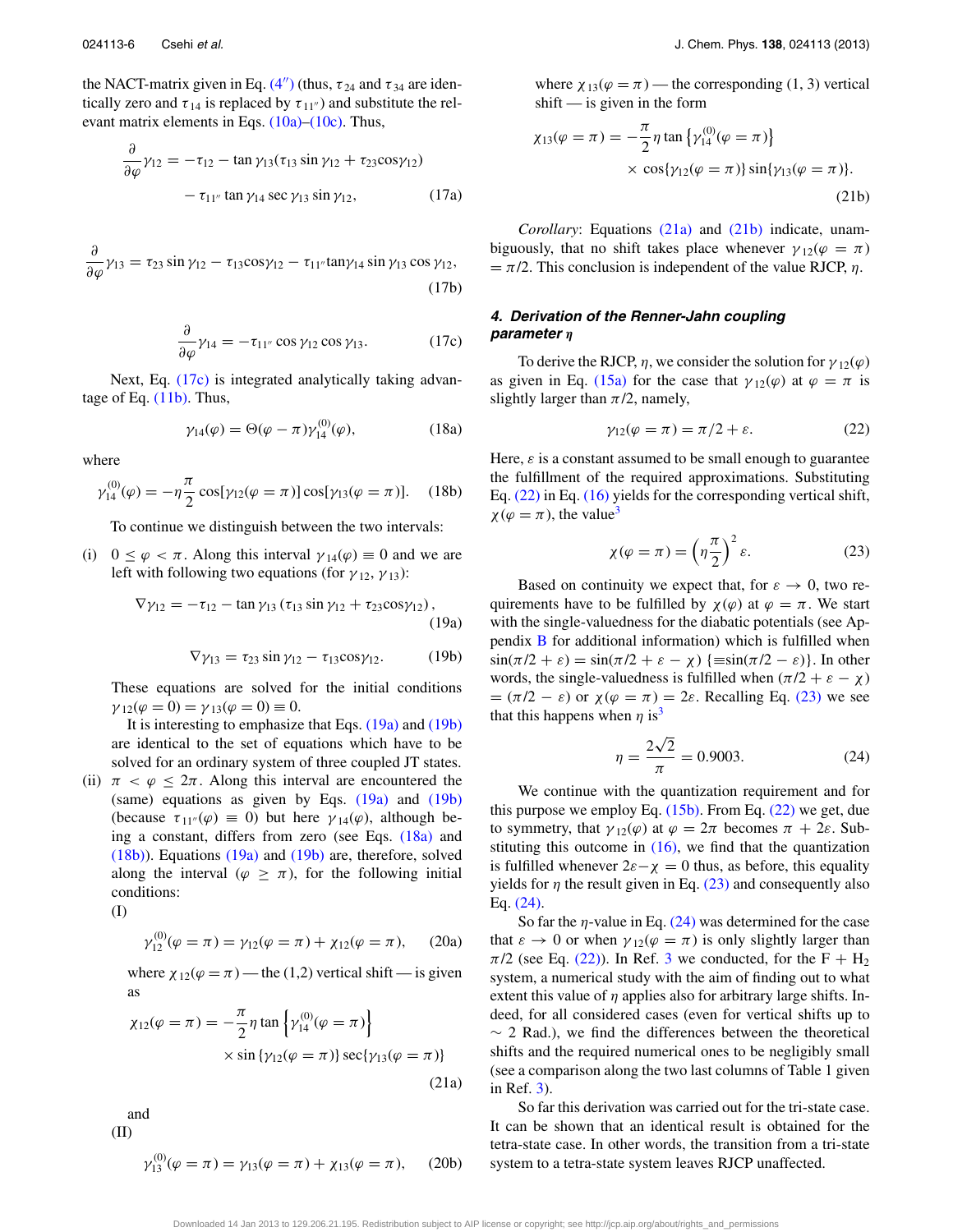*Comment*: As already mentioned in the Introduction, we also studied systems affected by both, JT-NACTs and RT-NACTs<sup>[16\(a\),](#page-11-1) [17,](#page-11-2) [18](#page-11-3)</sup> where the contours surround the RT seams (and therefore do not intersect them) so that the resulting RT NACTs are not of the Dirac *δ*-function type and the need for *η*-type parameters becomes redundant.

## <span id="page-7-0"></span>**III. NUMERICAL RESULTS**

#### **A. Introductory comments**

As mentioned earlier we apply the numerical treatment to the  $H_2 + F$  system (the model described in Sec. [II B](#page-3-4) is constructed to be suitable for this system). The  $F + H_2$  system was treated by numerous groups during the last half-century but we mention here only the studies by Werner *et al.*<sup>[33,](#page-11-23)[34](#page-11-24)</sup> In particular, we refer to the numerical treatment by Stark and Werner $33(a)$  who not only produced the up-to-date, ground state (adiabatic) potential for this system but also revealed the existence of a JT *ci* located on the collinear axis in vicinity of  $R \sim 5.5$  a.u. (mentioned earlier while constructing the model) and derived the first diabatic potentials for this system (more details are given in Refs. [1,](#page-10-0) [2,](#page-10-13) and [4\)](#page-10-1).

Our study is carried out for the planar CS as formed by assuming  $r(= R<sub>HH</sub>)$  to be fixed at  $r = 1.4$  a.u. (see Fig. [1\)](#page-2-0).

In this treatment are calculated, employing MOLPRO,  $33(b)$ only JT-NA[C](#page-10-14)Ts (see Appendix  $C$  for details) and the corresponding ADT angles. For this purpose are considered the three lowest states of type  $A'$  coupled at three collinear  $(TT)$ *ci*-points: the (1,2) *ci*-point is located at the vicinity of R  $=$  R<sub>ci</sub>∼5.5 a.u.;<sup>[33\(a\)](#page-11-25)</sup> the (2,3) *ci*-point located at the vicinity of  $R = R_{ci} \sim 1.9$  a.u. and the (3,4) *ci*-point located at the vicinity of R =  $R_{ci}$ ~1.8 a.u. (see Fig. [1\)](#page-2-0). In this respect, we mention that the  $(1,2)ci$  is formed by a  $\Sigma$ -state, assigned as  $2A'$  and one of the two  $\Pi$ -states (with the same symmetry) assigned as  $1A'$  (see Fig. [2\)](#page-3-0).

As mentioned earlier the RT degeneracy is formed by two  $\Pi$ -states, designated as  $1A'$  and  $1A''$  (see Fig. [2\)](#page-3-0) and, as usual, are located along the (collinear) HHF axis. The corresponding RT-NACTs required for the present study are not calculated but assumed to be quasi-Dirac-*δ* functions as discussed in Sec. [II D.](#page-5-7)

The calculations and the theoretical study are done (as frequently mentioned) along closed circular contours. All circles have their centers at the same fixed point on the collinear axis at  $R = R_c = 6$  a.u. This common center is chosen in such a way as to guarantee that the various circles (with the varying radii) cover the whole planar CS of interest.

#### **B. JT-NACTs along closed circles**

In Fig. [3](#page-7-1) are presented angular JT-NACTs as calculated along four different (closed) circles with the radii:  $q = 0.4$ , 3.0, 3,7, 4.0 a.u. In panel (a) is presented one NACT, namely,  $\tau_{12}(\varphi)q = 0.4$  a.u.) whereas in all other panels we present three NACTs, namely,  $\tau_{12}(\varphi|q)$ ,  $\tau_{13}(\varphi|q)$ ,  $\tau_{23}(\varphi|q)$  (that couple the three lower  $A'$  states) calculated along circles with larger radii:  $q = 3.0, 3.7, 4.0$  a.u. The feature that characterizes the NACTs for  $q = 0.4$  a.u. is that the circle does not sur-

<span id="page-7-1"></span>

FIG. 3. Angular NACTs,  $\tau_{\varphi}(\varphi|q)$ , for circular contours at R = R<sub>ce</sub> = 6 a.u. along the interval  $0 \le \varphi \le 2\pi$ : (a)  $\tau_{12\varphi}(\varphi|q)$ , for  $q = 0.4$  a.u.; (b)  $\tau_{12\varphi}(\varphi|q)$ ,  $\tau_{13\varphi}(\varphi|q)$  and  $\tau_{23\varphi}(\varphi|q)$ , for  $q = 3$  a.u.; (c) the same as in (b) but for  $q = 3.7$ a.u.; (d) the same as in (b) but for  $q = 4$  a.u.

round the point of *ci* which is located at a distance of 0.5 a.u. from the center of the circle. In all other cases, the circles surround the *ci*-point and therefore the various  $\tau_{12}(\varphi)q$ *>*0.5 a.u.)'s exhibit a slightly more complicated structure. As for the two NACTs that couple the third state the following can be said: (a)  $\tau_{13}(\varphi|q)$  hardly changes as q increases; (b)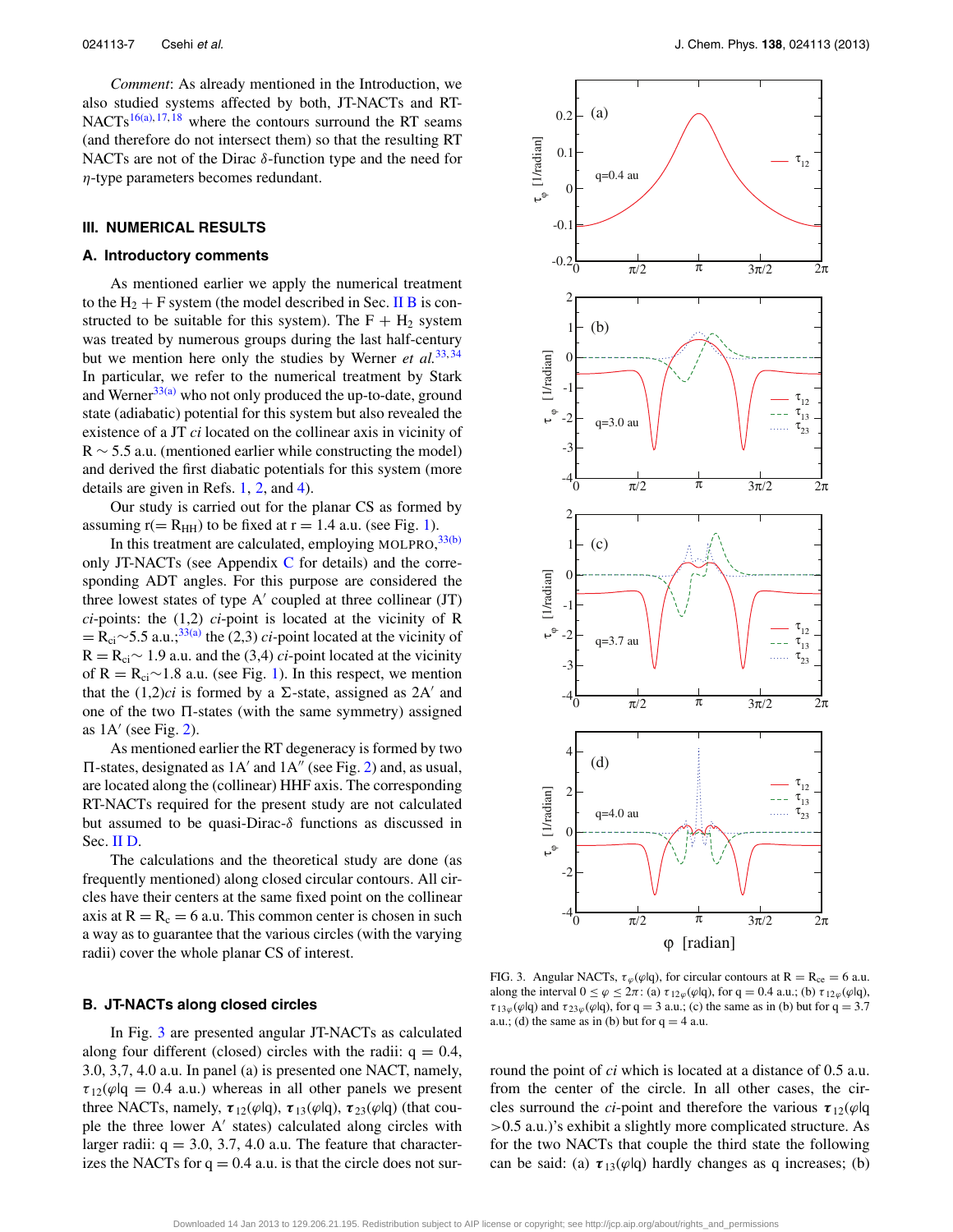*τ* 23(*ϕ*|q) changes significantly and becomes spikier. The reason is associated with the fact that at  ${R \sim 1.8 \text{ a.u., } \theta = 0}$  $\equiv$  {q ~ 4.2 a.u.,  $\varphi = \pi$ } (see Fig. [1\)](#page-2-0)) are located two additional JT *ci*s (as already mentioned earlier): a (2,3)*ci* and a (3,4)*ci*. As a result, the more remote is the center of the circle from these *cis* the spikier (as a function of  $\varphi$ ) is the corresponding NACT,  $\tau_{23}(\varphi|q)$ . These spiky NACTs may lead to inaccuracies in calculating the corresponding ADT angles.

## **C. (1,2) ADT angles along closed circles**

## **1. Tri-state results**

In Fig. [4](#page-8-1) are presented the (vertical) shifted  $(1,2)$  ADT angles,  $\gamma_{12}(\varphi|q)$ , as calculated according to the recipe in Eqs. [\(15a\)](#page-5-5) and [\(16\).](#page-5-4) Curves for nine q-values in the range 0.4 *<* q *<* 5.0 a.u. are given. We distinguish between three types of curves: (1) The curve for  $q = 0.4$  a.u. is not shifted (in other words, the shift is zero) and its topological phase,  $\alpha_{12}(q)$ , is zero which results from the fact that the circle does not surround the  $(1,2)ci.$  (2) The curve for  $q = 1.0$  a.u. is not shifted (or the shift is negligible small) and is characteristic for the situation that the circle surrounds the (1,2)*ci* and therefore yields:  $\alpha_{12}(q) = \pi$ . (3) In all other cases, the circles surround the (1,2) *ci* and are shifted downwards (at  $\varphi = \pi$ ). These two facts are the reason that all the topological phases  $\alpha_{12}(q)$  are correctly quantized (namely, become equal to  $\pi$  when  $\varphi$  =  $2\pi$ ). At this stage, we emphasize again that the downwards shifts for the various cases were calculated according to formula in Eq.  $(16)$  (see, also, Eq.  $(14b)$ ) where  $\eta$  is given by Eq. [\(24\)](#page-6-10) and  $\gamma_{12}(\varphi = \pi | \mathbf{q})$  is the corresponding privileged ADT angle. In other words, no artificial fitting is done!

Figure [4](#page-8-1) reveals one interesting (and important) feature: The *ϕ*-dependence of the various curves become similar and the curves are converging to each other as the radius, q, of the circles increases. This phenomenon is general but is enhanced in the interval of  $\pi/2 < \varphi < 3\pi/4$ . Figure [5](#page-8-2) shows, schematically, the region in CS — in the shape of a square —

<span id="page-8-1"></span>

FIG. 4. The tri-state ADT (mixing) angle,  $\gamma_{12}(\varphi|q)$ , for circular contours at  $R = R_{ce} = 6$  a.u. along the interval  $0 \le \varphi \le 2\pi$  as calculated employing the RT/JT Eqs. [\(15a\)](#page-5-5) and [\(16\).](#page-5-4) Results are shown for  $q = 0.4, 1.0, 2.0, 3.0, 3.7$ , 4.0, 4.6, 5.0 a.u.

<span id="page-8-2"></span>

FIG. 5. The transition region, presented as a square, from reagents channel to products channel.

where the convergence is most efficient. As it happens this is the region where the chemical reaction takes place. In other words, it overlaps with the transition region from the reagents arrangement to the products arrangement.

#### <span id="page-8-3"></span>**2. Tetra-state results**

In Fig. [6](#page-9-0) is presented a comparison between privileged ADT angles,  $\gamma_{12}(\varphi|q)$  as calculated, once employing three states (see Eqs.  $(15a)$  and  $(16)$ ) and once employing four states (see Eqs.  $(19)$ – $(21)$ ). These ADT angles are calculated along circles with the following radii:  $q = 3.0, 3.7,$ 4.0 a.u. presented in the relevant panels. As is noticed the results are well converged for all three cases. The encouraged fact from this comparison is that although the tetra-state ADT angles are calculated using two additional NACTs, namely, *τ*<sub>13</sub>( $\varphi$ |q) and *τ*<sub>23</sub>( $\varphi$ |q) (and therefore are based on more involved expressions to calculate the shifts at  $\varphi = \pi$  — see Eqs.  $(20)$  and  $(21)$  — still, the ADT angles, are reasonably well converged.

#### <span id="page-8-0"></span>**IV. DISCUSSION AND CONCLUSIONS**

In this article is studied the privileged, ADT angle *γ* 12(*ϕ*|q) due to two entangled NACTs—the JT-NACT and the RT-NACTs. This was not the situation when we started studying the FHH system. $1,2$  $1,2$  At that stage we employed one JT-NACT, namely,  $\tau_{12}(\varphi|q)$ , and following Eq. [\(6\),](#page-4-5) we got quantized topological angles,  $\alpha_{12}(q)$ , only along circles with small radii (q *<* 2.0 a.u.). To improve the quantization for circles with larger radii  $(q > 2.0 a.u.),$  we added another A'-state as well as its two corresponding NACTs,  $\tau_{13}(\varphi|q)$  and  $\tau_{23}(\varphi|q)$ , and solved Eqs.  $(19a)$  and  $(19b)$  — the relevant equations for the three-state JT situation (solved with the *initial* conditions:  $\gamma_{12}(\varphi = 0) = \gamma_{13}(\varphi = 0) \equiv 0$ ). In Fig. [7](#page-9-1) are compared the two JT-ADT angles  $\gamma_{12}(\varphi|q)$ , as calculated for  $q = 4.0$  a.u. (once by solving Eq.  $(6)$  and once by Eqs.  $(19a)$  and  $(19b)$ ). It is well noticed that the two kinds of calculations yield similar values for the topological phases,  $\alpha_{12}(q)$  but which differ significantly from  $\pi$ . In other words, increasing the JT sub-Hilbert space from two states to three did not yield the expected quantization (unlike in numerous other cases $27,29$ ).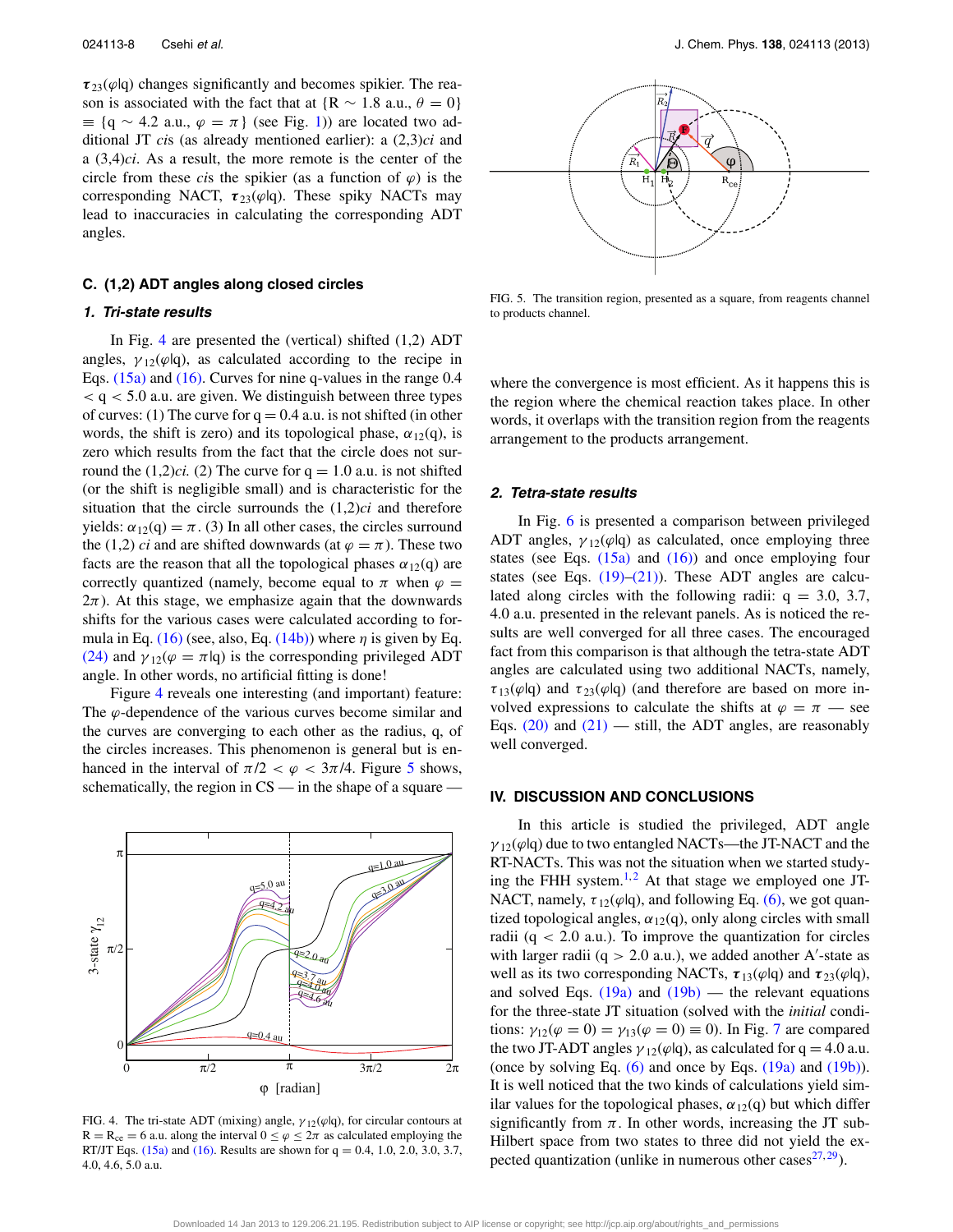<span id="page-9-0"></span>

FIG. 6. A comparison between tri-state and tetra-state ADT (mixing) angles *γ*<sub>12</sub>( $\varphi$ lq), for circular contours at R = R<sub>ce</sub> = 6 a.u. along the interval 0 ≤  $\varphi$  $\leq 2\pi$ . The tri-state angles were calculated employing the RT/JT Eqs. [\(15a\)](#page-5-5) and [\(16\)](#page-5-4) and the tetra-state angles were calculated employing the RT/JT Eqs. [\(19a\)–](#page-6-2)[\(21b\).](#page-6-7) The comparison is presented in panel (a) for  $q = 3.0$  a.u., in panel (b) for  $q = 3.7$  a.u. and in panel (c) for  $q = 4.0$  a.u.

<span id="page-9-1"></span>

FIG. 7. ADT (mixing) angles, *γ* 12(*ϕ*|q), calculated for a circular contour at  $R = R_{ce} = 6$  a.u. with radius  $q = 4.0$  a.u., along the interval  $0 \le \varphi \le 2\pi$ : Two JT curves are shown: a two-state curve calculated with Eq. [\(6\)](#page-4-5) and a three-state curve calculated with Eqs. [\(19a\)](#page-6-2) and [\(19b\).](#page-6-3)

This fact led to the conclusion that the sharp increase of *γ*<sub>12</sub>( $\varphi$ |q) in the region of  $\pi/2 < \varphi < 3\pi/4$  is not caused by the existence of additional JT-*ci*s (between higher states) but due to another factor, eventually, the RT-degeneracy which is formed between the two  $\Pi$ -states. To test this possibility, we developed a new methodology which enabled the numerical study of the entangled RT/JT system. This entangled system lent itself from the start to yield the desired improvement in the quantization (a feature required for guaranteeing singlevalued diabatic  $PESS^{1,2}$  $PESS^{1,2}$  $PESS^{1,2}$ ).

The methodology presented here was introduced about a year ago, $3$  for a tri-state system, and revealed the existence of a novel molecular parameter, *η*, responsible for the intra-planar coupling between the RT and the JT NACTs. intra-planar coupling between the R1 and the J1 NAC1s.<br>This parameter was found to be a pure number  $\eta = 2\sqrt{2}/\pi$  $(= 0.9003)$ . At the start we expected  $\eta$  to be dependent on the NACTs which would make it system dependent. So far the parameter *η* was not studied for other systems but the fact that the theoretical derivation yields a pure number implies that *η* is, probably, a kind of a universal molecular constant, at least as far as tri-atomic systems are concerned. This conclusion is further supported by the fact that an identical value for *η* is obtained for a tetra-state system.

The present study revealed an additional result: It is well known that each (complete) group of states responsible for one of the two effects, namely, the RT effect and the JT effect, forms an independent Hilbert space. However, most likely the entanglement (or engagement) between these two effects forms a third effect, namely, the RT/JT effect and the group of states responsible for it belongs to a more extensive Hilbert space.

Another aspect revealed in this study is that JT effects are not produced by conical intersections as in the ordinary case but by more elaborated intersections. This finding will be further studied in forthcoming publications.

As a final subject we refer to an issue which is frequently raised and expressed in different ways, for instance, "no unique solution exists for ADT matrices unless the number of states is  $\infty$ <sup>["9](#page-10-8)</sup> or how one overcomes the lack of a "closed sub-Hilbert space" in molecular systems, etc. Our answer is usually based on Mathematics and can be summarized in one word: Convergence. But this is not always sufficient as convergence might be attained for a non-physical situation (see, for example, in the first paragraph of this section and Fig. [7\)](#page-9-1). In our field of research, we demand convergence to a meaningful physical limit and this implies attaining quantized phases. Thus, the idea is to increase the number of electronic states (which belong to an infinite large Hilbert space) until this goal is reached, namely, quantized phases along any closed contour in the region of interest. We can see that such a goal was reached in Fig. [6](#page-9-0) when the number of states is increased from 3 to 4 (see Sec. [III C 2\)](#page-8-3).

Coming back to the authors in Ref. [9](#page-10-8) (who demand an infinite number of states), their incriminating statements cannot be considered seriously as they did not deliver any details of their study (neither the number of states nor the size of configuration space used) that led them to draw their negative conclusions. Unfortunately, general statements of this kind cannot be productive.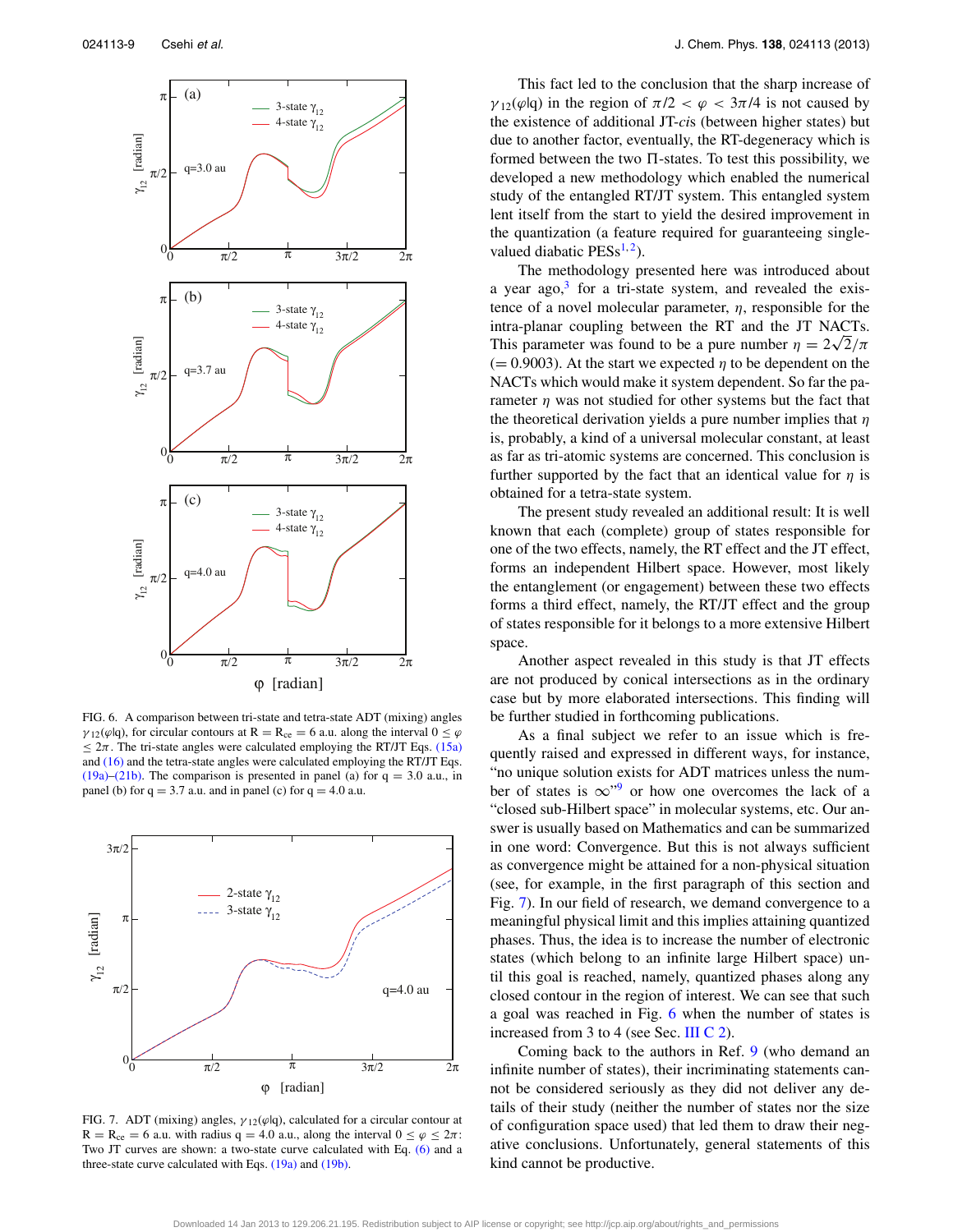## **ACKNOWLEDGMENTS**

This work was partially supported by the Romanian National Authority for Scientific Research (ANCS) through the PN-II-RU-TE-2011-3-0124 Research Project. A.B. gratefully acknowledges the Data Center of NIRDIMT Cluj-Napoca for providing the computational infrastructure and the technical assistance. A.V. acknowledges the computational resources provided by the John-von-Neumann Institute, Research Centre Juelich (Project ID ehu01) and the OTKA (NN103251). The publication was supported by the TÁMOP-4.2.2.C-11/1/KONV-2012-0001 project. The project has been supported by the European Union, co-financed by the European Social Fund. M.B. would like to thank Professor R. Englman, from the Soreq Nuclear Research Center, Yavne, Israel for a discussion during which the possibility of the formation of a third effect, namely, the RT/JT effect, was considered for the first time.

## <span id="page-10-10"></span>**APPENDIX A: THE RENNER THEORY AND THE RENNER-TELLER NACT**

In 1934, Renner published a detailed study of a linear poly-atomic molecule, originally, characterized by the zcomponent of the electronic orbital angular momentum  $\Lambda \hbar$ (where  $\Lambda \neq 0$ ) and by a nuclear angular momentum component,  $\ell \hbar$ , associated with the bending vibrations of the molecule, both defined with respect to the molecule axis (considered to be the z-axis).  $35$  To be more specific, in this study Renner concentrated on those states that split to become two (coupled) states when moving away from collinearity. Thus, if we consider, e.g., a  $\Pi$ -state characterized by the quantum number  $\Lambda = 1$  and a single eigenfunction,  $\zeta_{\Lambda = 1}(\mathbf{s}_e|\mathbf{s})$ , then, after moving away from collinearity, one encounters two eigenfunctions, namely,  $\zeta_{\Lambda=1}^{\pm}(\mathbf{s}_{e}|\mathbf{s})$  related to the two decoupled states (in this notation **s**<sup>e</sup> and **s** stand for the collective electronic and nuclear coordinates, respectively).

Taking this model one step further and assuming the deviation from collinearity to be small enough (thus, the coordinate **s** is removed only slightly from the collinear arrangement) it is expected that the following result still holds:

<span id="page-10-16"></span>
$$
\mathbf{L}_{z\Lambda=1}^{(\pm)}(\mathbf{s}) = \left\langle \zeta_{\Lambda=1}^{+}(\mathbf{s}_{e}|\mathbf{s}) \right| \mathbf{L}_{z} \left| \zeta_{\Lambda=1}^{-}(\mathbf{s}_{e}|\mathbf{s}) \right\rangle \sim -i\frac{1}{q}\Lambda (=1). \tag{A1}
$$

Based on transformation between space fixed and bodyfixed coordinates $36$  one can show that in fact the z-component of the nuclear angular momentum operator  $\mathbf{R}$ , i.e.,  $\mathbf{R}_z$  can be expressed in terms of the associated nuclear angular coordinate *ϕ*, namely,

<span id="page-10-15"></span>
$$
\mathbf{L}_{z\Lambda=1}^{(\pm)}(\mathbf{s}) \sim \mathbf{R}_{z\Lambda=1}^{(\pm)}(\mathbf{s}) = -i\frac{1}{q} \left\langle \zeta_{\Lambda=1}^{+}(\mathbf{s}_{e}|\mathbf{s}) \right| \frac{\partial}{\partial \varphi} \left| \zeta_{\Lambda=1}^{-}(\mathbf{s}_{e}|\mathbf{s}) \right\rangle. \tag{A2}
$$

It is well noticed that Eq.  $(A2)$  is an expression reminiscent of the BO treatment and can be identified with rotational NACT as presented in Eq.  $(7)$ .

To complete this presentation, we mention that recently Zhou *et al.*<sup>[37](#page-11-30)</sup> employed the expression in Eq.  $(A1)$  in their dynamical study of the  $N + H_2$  system.

## <span id="page-10-12"></span>**APPENDIX B: THE DIABATIC POTENTIALS EXPRESSED IN TERMS OF ADT (MIXING) ANGLE**

The diabatic potentials are given in the form $38$ 

$$
V_1(\varphi|q) = u_1(\varphi|q)\cos^2\gamma_{12}(\varphi|q) + u_2(\varphi|q)\sin^2\gamma_{12}(\varphi|q),
$$
  
\n
$$
V_2(\varphi|q) = u_1(\varphi|q)\sin^2\gamma_{12}(\varphi|q) + u_2(\varphi|q)\cos^2\gamma_{12}(\varphi|q),
$$
  
\n
$$
V_{12}(\varphi|q) = (1/2) (u_2(\varphi|q) - u_1(\varphi|q))\sin(2\gamma_{12}(\varphi|q)),
$$
 (B1)

where  $u_1$  and  $u_2$  are the adiabatic potentials,  $\gamma_{12}$  is ADT angle, and q and  $\varphi$  are the polar coordinates in the tri-atomic plane (see Fig. [1\)](#page-2-0). A similar set of equations will hold for any other planar angles, e.g.,  $(R,\theta)$ —see Fig. [1.](#page-2-0)

#### <span id="page-10-14"></span>**APPENDIX C: THE NUMERICAL TREATMENT**

The calculation of the NACTs (along chosen circles) was carried out at the state-average complete active space self-consistent field (CASSCF) level using the MOLPRO program. $33(b)$  Within this calculation we used all seven valence electrons distributed on eight orbitals. Six electronic states, including the two/three studied states, were computed by this method applying equal weights.

The active space is made up of the  $3\sigma$ -6 $\sigma$  orbitals,  $1\pi$  valence orbital, and one additional set of correlating  $\pi$ -orbitals. Care has been taken to avoid the swap of 2*σ* and 3*σ* orbitals during the optimization of the orbitals at the CASSCF level.<sup>[33\(b\)](#page-11-26)</sup> The basis set employed are: (a) for the fluorine we applied s and p functions from the cc-pV5Z set and d and f functions from cc-pVQZ set augmented with diffuse s, p, d, and f functions; (b) for the hydrogens we employed s functions from the cc-pV5Z set and p and d functions from the cc-pVQZ set augmented with diffuse s and p functions.

- <span id="page-10-0"></span><sup>1</sup>A. Das, D. Mukhopadhyay, S. Adhikari, and M. Baer, [Chem. Phys. Lett.](http://dx.doi.org/10.1016/j.cplett.2011.09.072) **517**, 92 (2011).
- <span id="page-10-13"></span>2A. Das, D. Mukhopadhyay, S. Adhikari, and M. Baer, [Eur. Phys. J. D](http://dx.doi.org/10.1140/epjd/e2011-20297-6) **65**, 373 (2011).
- <span id="page-10-6"></span>3A. Das, D. Mukhopadhyay, S. Adhikari, and M. Baer, [Int. J. Quantum](http://dx.doi.org/10.1002/qua.23272) [Chem.](http://dx.doi.org/10.1002/qua.23272) **112**, 2561 (2012).
- <span id="page-10-1"></span><sup>4</sup>A. Das, T. Sahoo, D. Mukhopadhyay, S. Adhikari, and M. Baer, [J. Chem.](http://dx.doi.org/10.1063/1.3679406) [Phys.](http://dx.doi.org/10.1063/1.3679406) **136**, 054104 (2012).
- <span id="page-10-2"></span>5M. Baer, *Beyond Born-Oppenheimer: Electronic Non-Adiabatic Coupling Terms and Conical Intersections* (Wiley, Hoboken NJ, 2006), Sec. 1.3.
- <span id="page-10-7"></span><sup>6</sup>*Conical Intersections: Electronic Structure, Dynamics and Spectroscopy*, edited by W. Domcke, D. R. Yarkony, and H. Köppel (World Scientific, Singapore, 2004); in particularly see: (a) D. R. Yarkony, p. 41; (b) H. Köppel, p. 175; (c) R. de Vivie-Riedle and A. Hofmann, p. 829.
- <span id="page-10-11"></span>7A. Kuppermann and R. Abrol, [Adv. Chem. Phys.](http://dx.doi.org/10.1002/0471433462.ch5) **124**, 283 (2002).
- 8T. Pacher, L. S. Cederbaum, and H. Köppel, [Adv. Chem. Phys.](http://dx.doi.org/10.1002/9780470141427.ch4) **84**, 293 (1993).
- <span id="page-10-8"></span>9O. Godsi, C. R. Evenhuis, and M. A. Collins, [J. Chem. Phys.](http://dx.doi.org/10.1063/1.2338912) **125**, 104105 (2006).
- 10G. J. Halász, M. Sindelka, N. Moiseyev, L. S. Cederbaum, and Á. Vibók, [J. Phys. Chem. A](http://dx.doi.org/10.1021/jp206860p) **116**, 2636 (2011); G. J. Halász, Á. Vibók, M. Sindelka, N. Moiseyev, and L. S. Cederbaum, [J. Phys. B](http://dx.doi.org/10.1088/0953-4075/44/17/175102) **44**, 175102 (2011).
- <span id="page-10-9"></span>11V. C. Mota, P. J. S. B. Caridade, and A. J. C. Varandas, [Int. J. Quantum](http://dx.doi.org/10.1002/qua.22907) [Chem.](http://dx.doi.org/10.1002/qua.22907) **111**, 3776 (2011).
- <span id="page-10-4"></span><span id="page-10-3"></span>12M. Baer, [Chem. Phys. Lett.](http://dx.doi.org/10.1016/0009-2614(75)85599-0) **35**, 112 (1975).
- <span id="page-10-5"></span>13M. Born and J. R. Oppenheimer, Ann. Phys. (Leipzig) **84**, 457 (1927).
- 14M. Born and K. Huang, *Dynamical Theory of Crystal Lattices* (Oxford University Press, New York, 1954), Chap. IV.